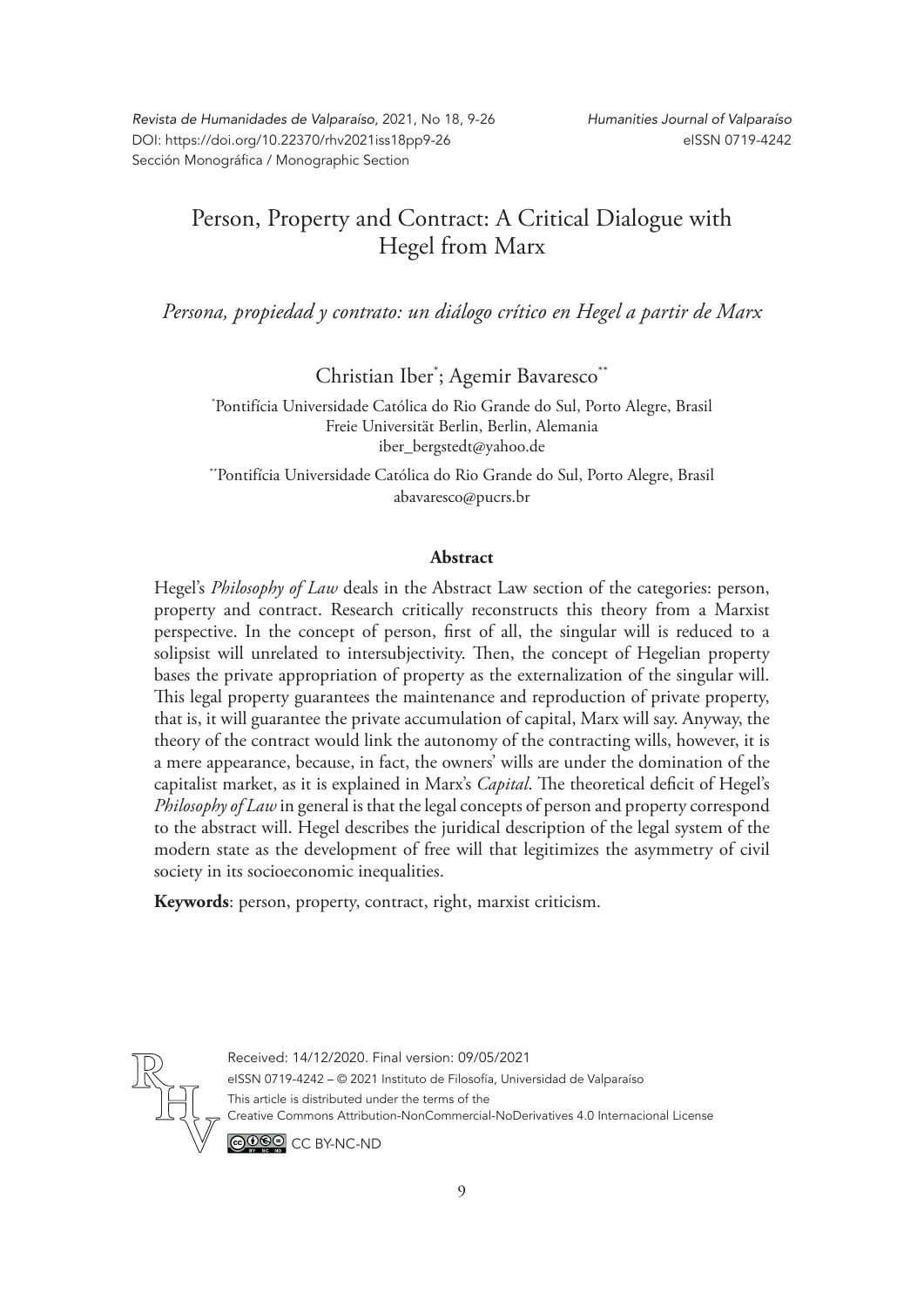#### **Resumen**

La *Filosofía del Derecho* de Hegel trata en la sección de Derecho abstracto de las categorías: persona, propiedad y contrato. La investigación reconstruye críticamente esta teoría desde una perspectiva marxista. En el concepto de persona, en primer lugar, la voluntad singular se reduce a una voluntad solipsista sin relación con la intersubjetividad. Entonces, el concepto de propiedad hegeliana fundamenta la apropiación privada de la propiedad como la exteriorización de la voluntad singular. Esta propiedad legal garantiza el mantenimiento y reproducción de la propiedad privada, es decir, garantizará la acumulación privada de capital, dirá Marx. De todos modos, la teoría del contrato vincularía la autonomía de las voluntades contratantes, sin embargo, es una mera apariencia, porque, en realidad, las voluntades de los propietarios están bajo el dominio del mercado capitalista, como se explica en *El Capital* de Marx. El déficit teórico de la *Filosofía del Derecho* de Hegel en general es que los conceptos jurídicos de persona y propiedad corresponden a la voluntad abstracta. Hegel describe la descripción jurídica del sistema jurídico del Estado moderno como el desarrollo del libre albedrío que legitima la asimetría de la sociedad civil en sus desigualdades socioeconómicas.

**Palabras clave**: persona; propiedad; contrato; derecho; crítica marxista.

#### **1. Introduction**

The research is a critical presentation of the Abstract Law section of Hegel's *Philosophy of Right*  (Hegel 1996, 2021). Hegelian theory is a justification of modern law and the legitimation of the institutes of property theory guaranteed by the Modern State. The approach reconstructs the three legal institutes: person, property and contract from a Marxian perspective. The research dialogues with Hegel, however, thematizes the contradictions immanent in his theory from the reading of Marx.

In abstract law theory, Hegel presents the structural concepts of civil and criminal law. The fundamental concepts of abstract civil law are the person, the property and the contract. The article defends the thesis that the State, in recognizing these normative structuring concepts as an established right, puts bourgeois society into action.

First, it is a discussion of the concepts of person and property; then, the relationship between the two concepts; and finally, it considers the basis of the Hegelian doctrine of the contract and its peculiarities. The aforementioned legal concepts of civil law are reconstructed as structural moments of free will in bourgeois society.

This article is based on the German language essay by Christian Iber, *Person, Eigentum und Vertrag – der Wille auf dem Rechtsweg in die bürgerliche Gesellschaft* (Iber 2015). Some modifications and accretions were made.

*Revista de Humanidades de Valparaíso*, 2021, No 18, 9-26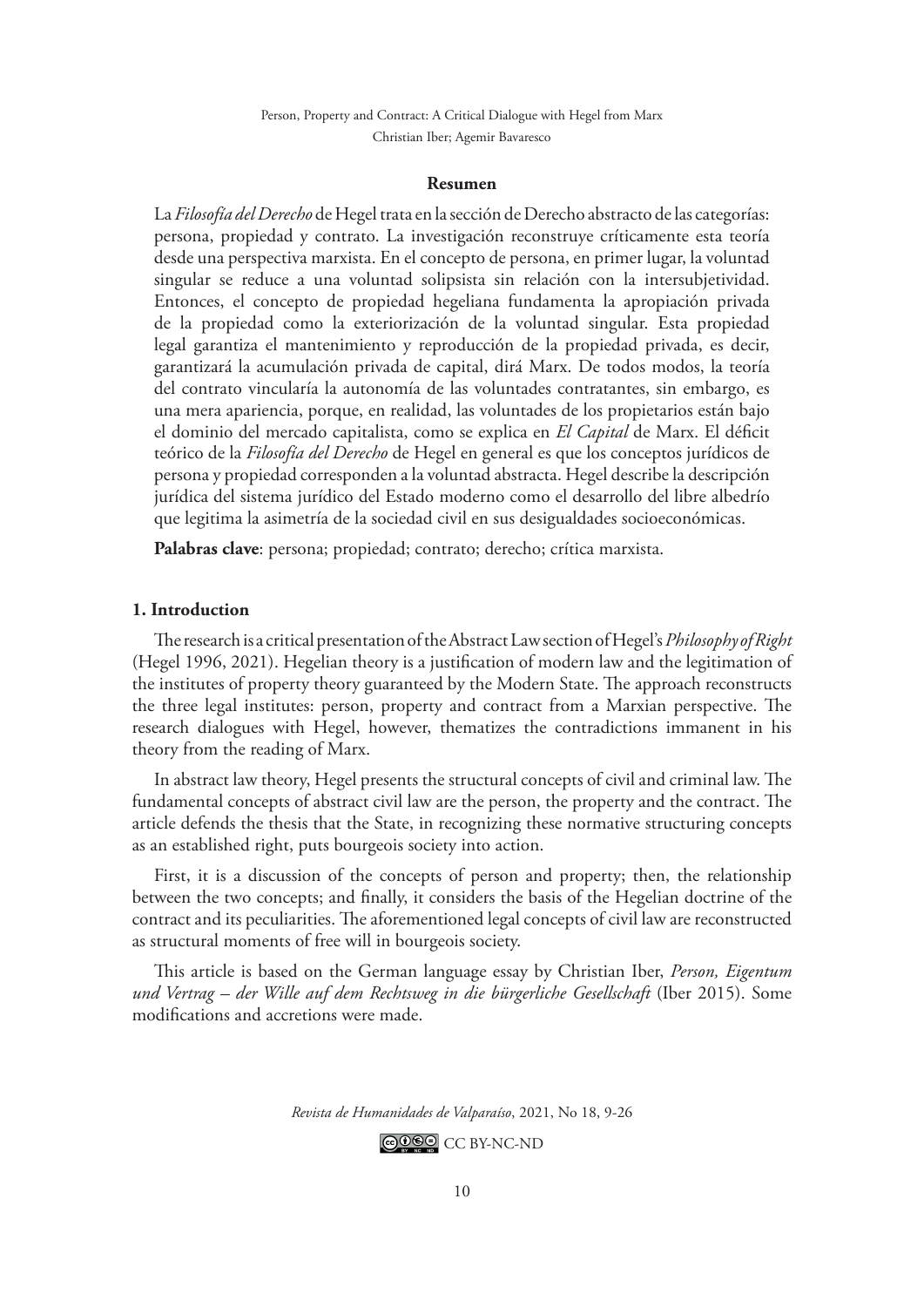# **2. The Person**

Hegel interprets the principles of abstract right and the judicial system in general from the theoretical view of the will. The concepts develop in the ambit of the personality of the free rational will in itself and for itself, which is objectively the universal will of the modern State. Hegel conceptualizes the abstract judicial person as a moment of free will that is in itself and for itself. In abstract right, the universal will of the State guarantees that the will in its elementary form as singular will of an atomistically isolated subject maintains its selfaffirmation as abstract freedom in the world (Hegel 1996, § 34). – Hegel conceptualizes right as the objectivation of the final activity of the universal, supra-individual will, which wants free will (Hegel 1996 §§ 28-29), through which free will as such and, with that, also individual free will gains a differentiation (Hegel 1996, § 29). The concept of right says: Through the State's universal will, (individual) will must be able to want freely. The right is the "*differentiation of free will*" (Hegel 1996, § 29). guaranteed by the State. Hegel's theory of will (Hegel 1996 §§ 5-29) is characterized by the tension between the supra-individual concept of will and empirical individual will. The derivation of right is situated in this tense relationship between the two wills.

This theoretical derivation of the will from the concept of person thus interpreted allows knowing that the subsumption under the abstract right turns a subject into a person that only concerns the aspect of the abstract universality of the will, that is, does not take into consideration the particular contents and finalities of the will. The concept of person denominates, in the first place, the atomistically isolated will of a subject in its abstract universality since the judicial person is a private person. In the second place, in the concept of person lies the awareness of the subject of itself as a completely empty I, undetermined, self-referential, to which all the particular impulses of the will of the subject are linked. Against Michael Quante's attempt to derive the concept of person from the concept of will in general (Quante 1997) Friederike Schick affirms that the essential determination of the personality of being abstract self-consciousness does not coincide with the broader concept of self-consciousness of practical subjectivity, that is, the personality of the subject cannot be derived from the general determinations of human subjectivity. He understands that the judicial determination of the will as person conceptualizes will as abstraction of its moment of the particularity. This determination is not only an evident result of the rational selfdetermination of the will, but an imperative imposed from without (Schick 2010, 71).

The equality of all the singular subjects, thinking about the concept of person, consists of the fact that they have such an abstract self-awareness. The concept of person expresses the inviolability and the authorization of the practical use of this aspect of freedom of will in its favor.

The judicial capacity is directly linked to the concept of person, which constitutes the groundwork of the judicial order, since the subject's conscious self-relationality is the condition to attribute to it the imputability and responsibility for one's acts (Hegel 1996, §

*Revista de Humanidades de Valparaíso*, 2021, No 18, 9-26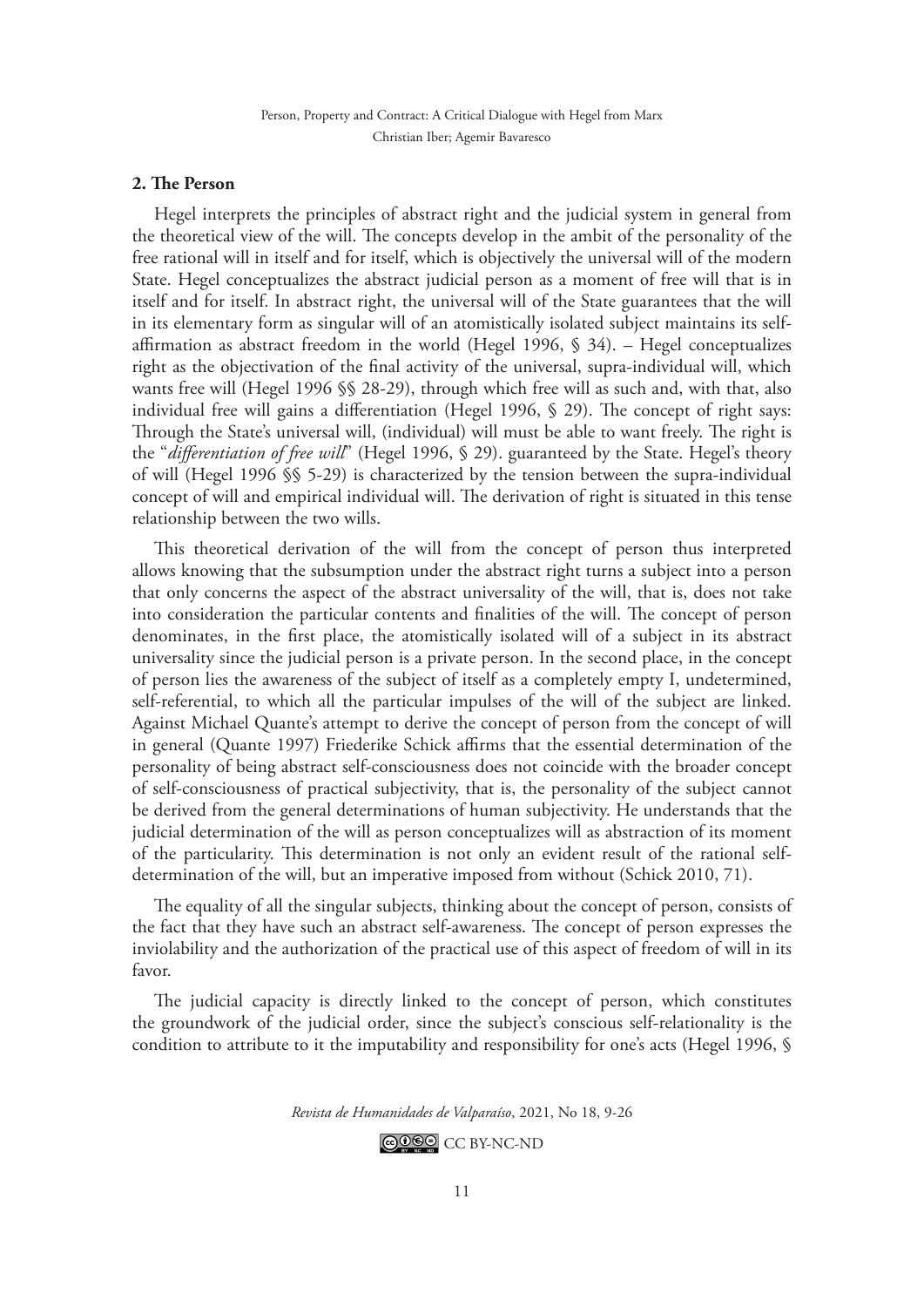36). In its self-relationality, the subject may control him or herself and his or her drives of the will. As a person, the subject becomes subject with judicial capacity, that is, he or she is competent to possess rights and duties.

The judicial imperative says, "*be a person and respect the others as persons*" (Hegel 1996, § 36). The mutual recognition of the subjects as persons allows them in general firstly to be persons. Insofar as self-relationship of the person as such is not yet a judicial relationship, the mutual recognition of persons as free and equal is a judicial relationship that, at the same time, limits the inviolability of the will expressed by the person.

This is confirmed by the observation that in the mutual recognition of the subjects as persons lies an abstraction of the particularity of the will (Hegel 1996, § 37). The particularity of the will is not considered in the concept of person. It does not depend on the particular interests nor on the discernment and not even on the intention of the subjects, but on their judicial behavior in relation with itself and others.

Hegel stresses that the content of the judicial imperative is a judicial prohibition. Contrarily to the moral imperative, it is not necessary to make total use of what the right allows. The judicial imperative, be a person and respect others as persons, is, therefore, a judicial prohibition according to its content, which means that the prosecution of the particular interests of the subjects must have a place under the condition of "*not harming* the personality and what follows from it" (Hegel 1996, § 38), to which, in addition to physical integrity, honor belongs as well. Therefore, with the statute of the person of the subjects is also excluded the direct violence between them, as well as the self-slavery of the subjects. Under the conditions of the abstract right, the social domination can only exist as objectively measured.

For short, it can be said that the self-reference and the intersubjective reference are constitutive of the concept of judicial person (Seelmann 2006, 260-263). The person is a social determination of the will; however, Hegel does not derive in a social mode the determinations of the person and of the property, but of the relationship with nature (things and objects) and thus denies the social character of these determinations, that is, he advocates a solipsistic will. The person realizes themselves and their freedom in relation to nature (things and objects) in the form of possession and property. Hegel develops, therefore, possession and property within the structure of a theory of solipsistic will (Hegel 1996, § 41). Marx takes a critical stand in relation to this legal reduction of the Hegelian person concept. This concept of person leads to the struggle of the individual private interest of everyone against everyone, thus dominating their conflict against private community affairs. Hegel proposes the mediation of the diverse selfish interests existing in bourgeois civil society through the contract between owners. Thus, each person, motivated by the private and selfish interest of self-preservation, struggles to mediate his interest.

*Revista de Humanidades de Valparaíso*, 2021, No 18, 9-26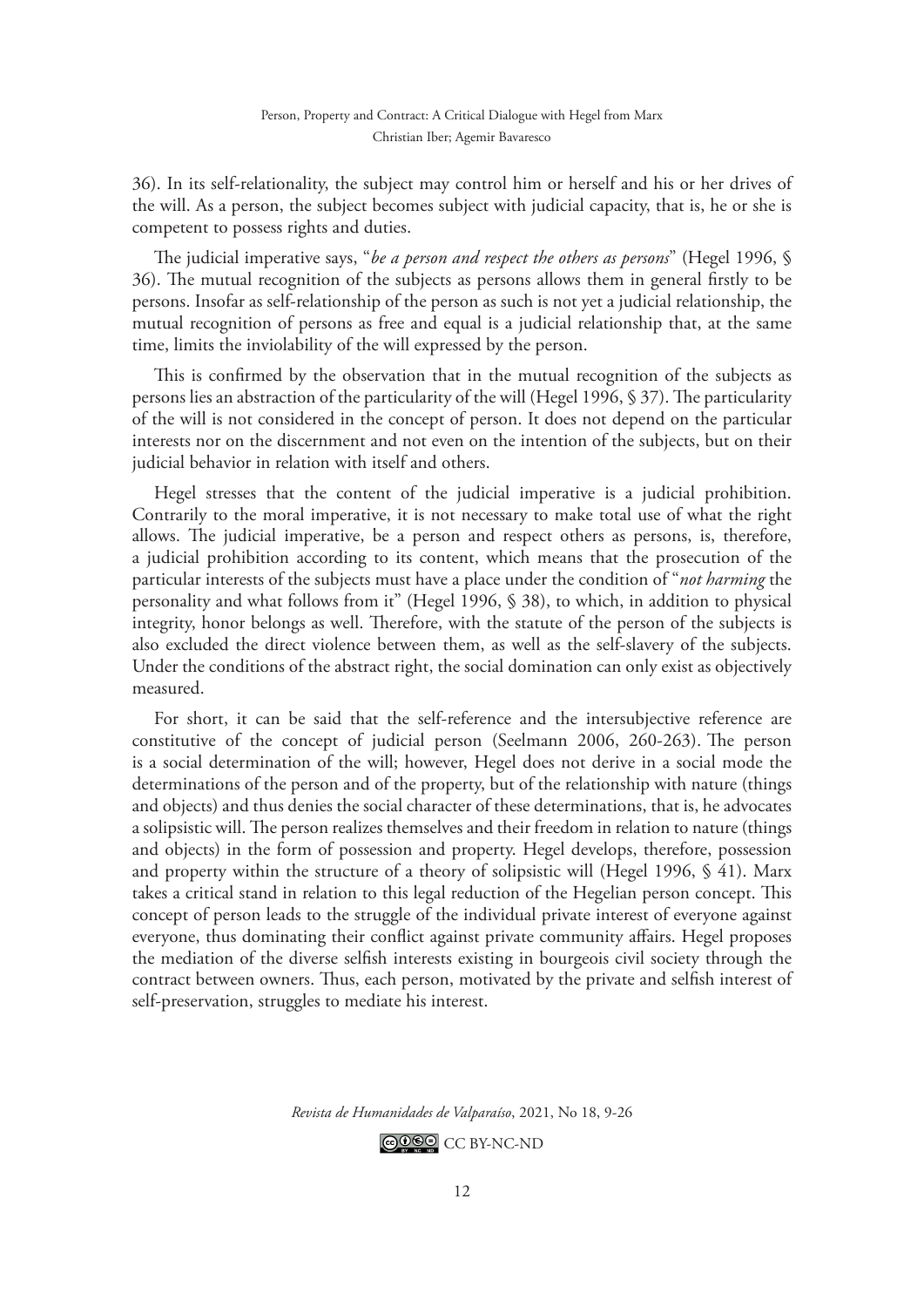## **3. The Property**

Hegel distinguishes property from possession. Property is the right of having something at disposal differently from the mere practical having something. Property does not mean, then, only the relationship between a person and an object, but the excluding relationship of this person from the interference of other persons in relation to a certain object, that is, an exclusive social relationship. Property is the exclusive right of disposal of a person in relation to the things that constitute the *exclusive* sphere of *their* freedom (Hegel 1996, § 45). Nevertheless, Hegel does not consequently firmly maintain these determinations, since he thinks about possession, that is, he eliminates the specific social dimension of property. Hegel's solipsistic theory of the will may be considered as the cause of this ambivalence, which will be pursued further. Subject of person and property is the will as "*excluding* singularity" (Hegel 1996, § 34, § 39). Hegel would have to understand this singularity as excluding in relation to another singularity and, with this, as a social singularity. However, firstly, he understands it as a negative relationship with another thing (Hegel 1996, § 13). The relationship to other subjects`, then`, has—as Hegel himself observes—a marginal status in his doctrine of person and property (Hegel 1996, 82, § 29). Because of the solipsism of his theory of will, Hegel neglects the side of the social exclusion of the property and conceptualizes it unilaterally as the realization of the freedom of the person concerning one Thing. About the concealment of intersubjectivity in Hegel's conception of will and its reasons (Theunissen 1982, 329-335; Ilting 1982, 233).

It is something crucial Hegel's intellection that in property the mainstay is not fact—such as possession—of being a means to the satisfaction of needs, but that the property has its end within itself, precisely in the exclusion of other persons in the domain of these things. Thus, the judicial aspect of possession turned into property lies in it (Hegel 1996, § 45 Addend).

Hegel affirms that property, contrarily to the possession of utile things for usage, is the exclusive sphere of the free will indifferent to the satisfaction of needs. However, Hegel is not attentive to the relationship between possession and property, insofar as he does not think about both as two sides of a relationship that he conceptualizes in its whole as a relationship of possession. Thus, he considers necessary, in the determination of property, to treat in details the taming of possession, the use and the utility of a Thing. Márcio Schäfer, for example, firmly maintains this ambivalence as a decisive deficit in Hegel's theory of property (Schäfer 2018, 216; Schildbach 2018, 121).

The division of the chapter about property in possession, usage and alienation shows the insufficient distinction between property and possession, since it is made throughout "their most precise determinations in the relationship between the will and the Thing" (Hegel 1996, § 53). Hegel's deficit in the determination of property lies in the fact that, despite not identifying property with possession of a useful Thing, which has its finality in its usage, he, however, claims that property is in a positive relationship with the use and the utility of a Thing. The property is realized in the use of the Thing, then, is the true sphere of the

*Revista de Humanidades de Valparaíso*, 2021, No 18, 9-26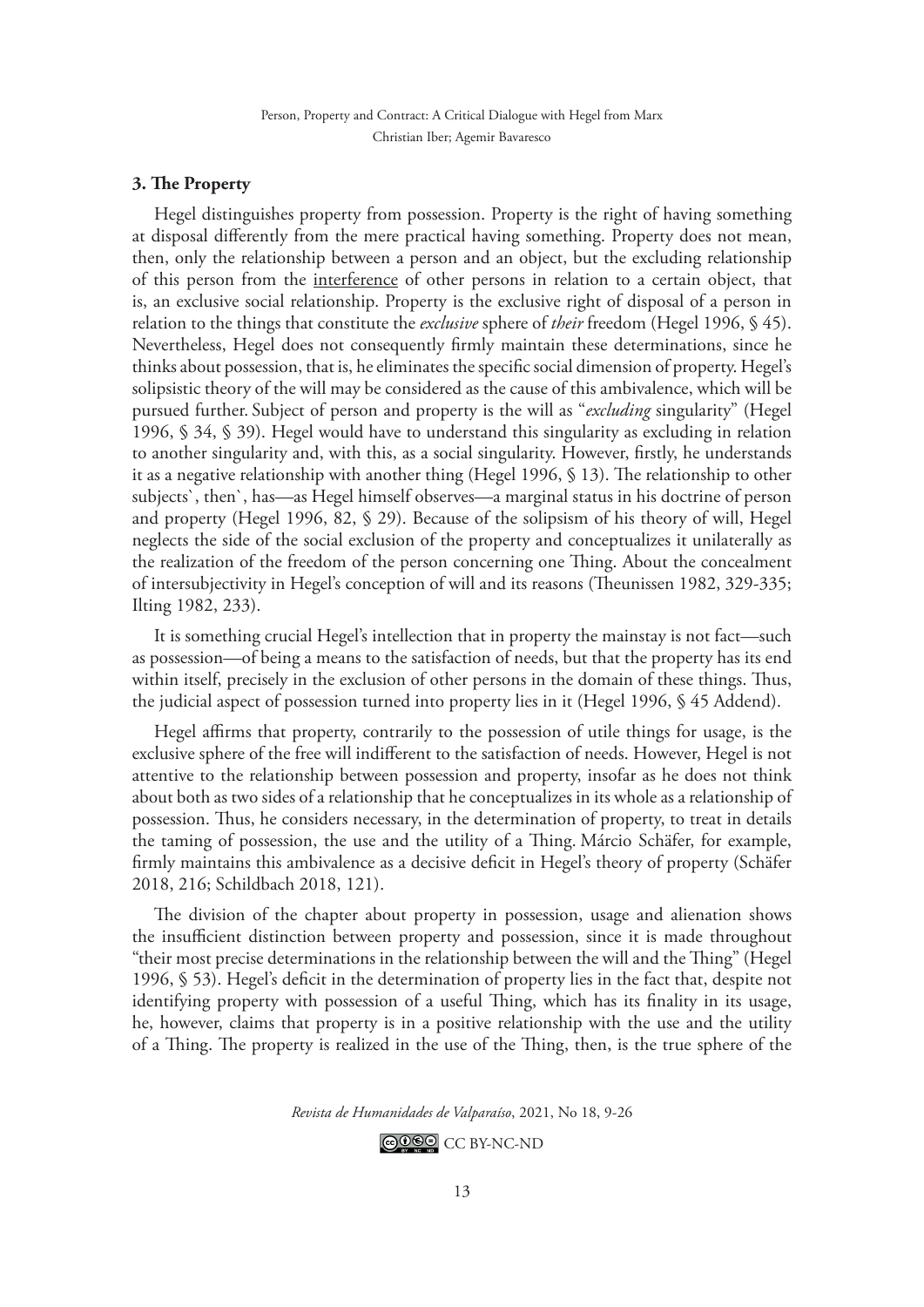person's freedom, which enables and permits them to affect the satisfaction of their needs. Hösle would agree with Hegel's view of property in saying: "The finality of the property is the use" (Hösle 1997, 825). He would ignore the separation between the use and the peculiar disposition given by modern property, which corresponds to the duplication of all the goods of market economy in use value, on the one hand, and exchange value, on the other.

On the other hand, and contradictorily to that, it is experienced, in the first place, that without property the Thing cannot be used; thus, the latter is subordinated to the former (Hegel 1996, § 59 Obs.), and, in the second place, that the use is not in any sense the finality of property and the main point of property is not lost, if the proprietor does not use the useful things that they have at their disposal (Hegel 1996, § 62). In the third place, it is seen that if even the proprietor does not show interest in the use of things, others that may use them well cannot get hold of them (Hegel 1996, § 62 Obs.). What is left, then, is little of the positive relationship between property and satisfaction of needs. With that, Hegel emphasizes the difference between property and possession, which he constantly denies.

The item about alienation<sup>1</sup> of property leads to the contract (Hegel 1996  $\S$  65-70). Hegel does not sufficiently distinguish property from possession and, thus, reduces property to the use of the Thing. It is worth asking how the Thing can still be exteriorized when it has been consumed. An answer would be that we can consume a part of the Thing and exteriorize another part, that is, we can have different relationships between will and Thing. The fundamental category of abstract right is the "possibility" (Hegel 1996, 96, § 37 Addend). However, if the sequence of different forms of relationship of the will in relation to a Thing were only a possible sequence, the necessity of alienation of property claimed by Hegel could not be explained (Hegel 1996, § 41).

Under the condition that all the Things have become property, the acquisition of property can no longer be limited to the taking of possession nor can the property be exhausted in relation to the use of the Thing. Then, I can only acquire property insofar as I exteriorize myself of my property. In the *universalization* of the property lies the need of its alienation.

Hegel thinks that a contract of salary is possible without turning the worker into property of another, if the former who exteriorizes his or her workforce to another only offers his or her workforce to the latter for "a usage *limited in time*" (Hegel 1996, § 67). The crucial aspect of this restriction is evidenced by the contrast between day workers and slaves (Hegel 1996, 145, §§ 67 Addend). Hegel understands that, in paid work, the alienation of the workforce of the worker and the buying and usage of this force by the proprietor coincide. In other words, the utilization of the worker's workforce by the capitalist and the alienation of the workforce by their sale by the paid worker are two sides of the same coin. The worker receives the value

*Revista de Humanidades de Valparaíso*, 2021, No 18, 9-26

<sup>&</sup>lt;sup>1</sup> We have translated "Entäußerung" by "alienation".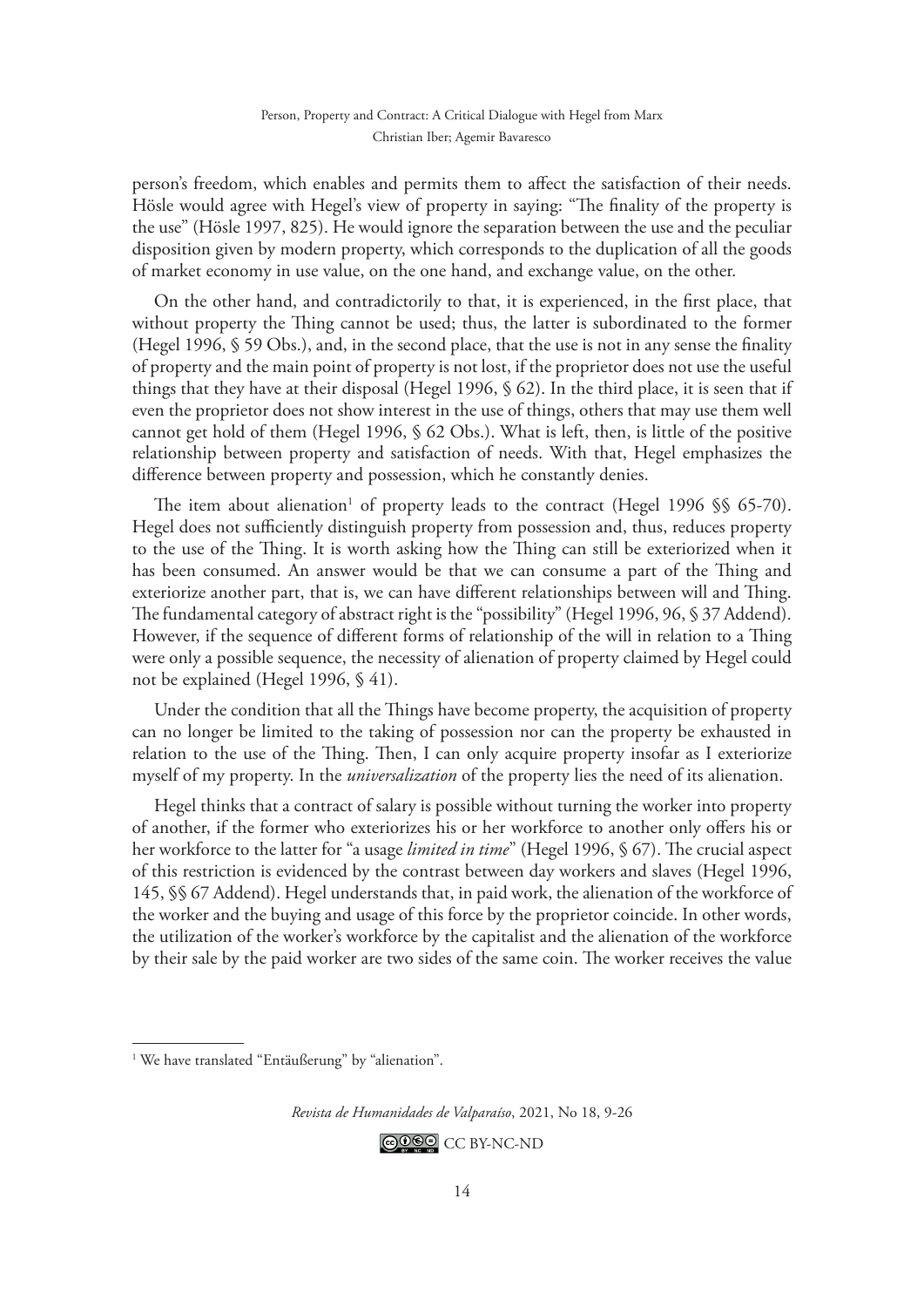of his or her workforce whereas the capitalist uses this workforce. The concept of property in Hegel envisages that it is the paid work relationship that is given by the universalization of property. This already foreshadows what will be said further by Marx.

For short, the theory of property in Hegel obfuscates the difference of the historical genesis of property by the taking possession and the judicial validation of property. It is the decline of feudalism and the emergence of bourgeois society that affirms itself in its place and of the capitalism already prefigured in the historical scenery. The paradigm of Hegel's theory of property is based on the property of the land. In modernity, the private property of land is separated from its economic usage, constituting itself in free private property. That is, the power of having judicially acknowledged private property of people over land at one's disposal is separated from the particular economic conditions of its usage. This is the result of the dissolution of the social feudal order, in which the property of the land was the center of the economic, social and political organization of society.<sup>2</sup> The property of the land acquires thus the character of the "*free, total* property" (Hegel 1996, § 62), since a right to tribute is established (renting, lease etc.) for residency (dwelling) and usage (production of foods, raw materials, transportation routes). It becomes, thus, a means to increase money and a sphere of popular investment of capital.

# **3.1. Relationship between Person and Property**

Hegel derives the concept of property from the relationship of the person with nature or external object. Thus, he inverts the logical order of property and person. Hegel knows that property cannot be derived only from the relationship of the will to nature or external object. The finality of property is not to possess an object to have with it the means of its self-preservation, but the finality is within itself (Hegel 1996, § 45 Obs.), that is, with the private property all utility depends upon property. It is not because of the particular interest in an object that it is appropriated (= possession), but regardless of the particular utility of an object, it is about the sovereign right of disposal of the free will over an object (*ius de re perfecte disponendi*), which excludes other subjects and, therefore, is out of the reach of other individuals and the public sphere (Cfr. Kant 1968, § 5, BA 62).With the judicial institution of the property, the equation of utility of the property becomes universally valid, so much so that all utility depends upon the property acquired. If this equation works for the proprietors in a positive or negative sense is determined by the extension and quality of the property.

It is not the will as person that makes property necessary, but, inversely, the specific determination of the form of the will as person is founded on property. The opposition of the interests of the social subjects, which is expressed in the judicial imperative "*be a person and* 

*Revista de Humanidades de Valparaíso*, 2021, No 18, 9-26

<sup>2</sup> The transformation of feudal property in modern private property was associated to the liberation of the servile peasants and the expropriation of the peasants who worked freely in the feudal property, passing to the arising of the emerging proletariat.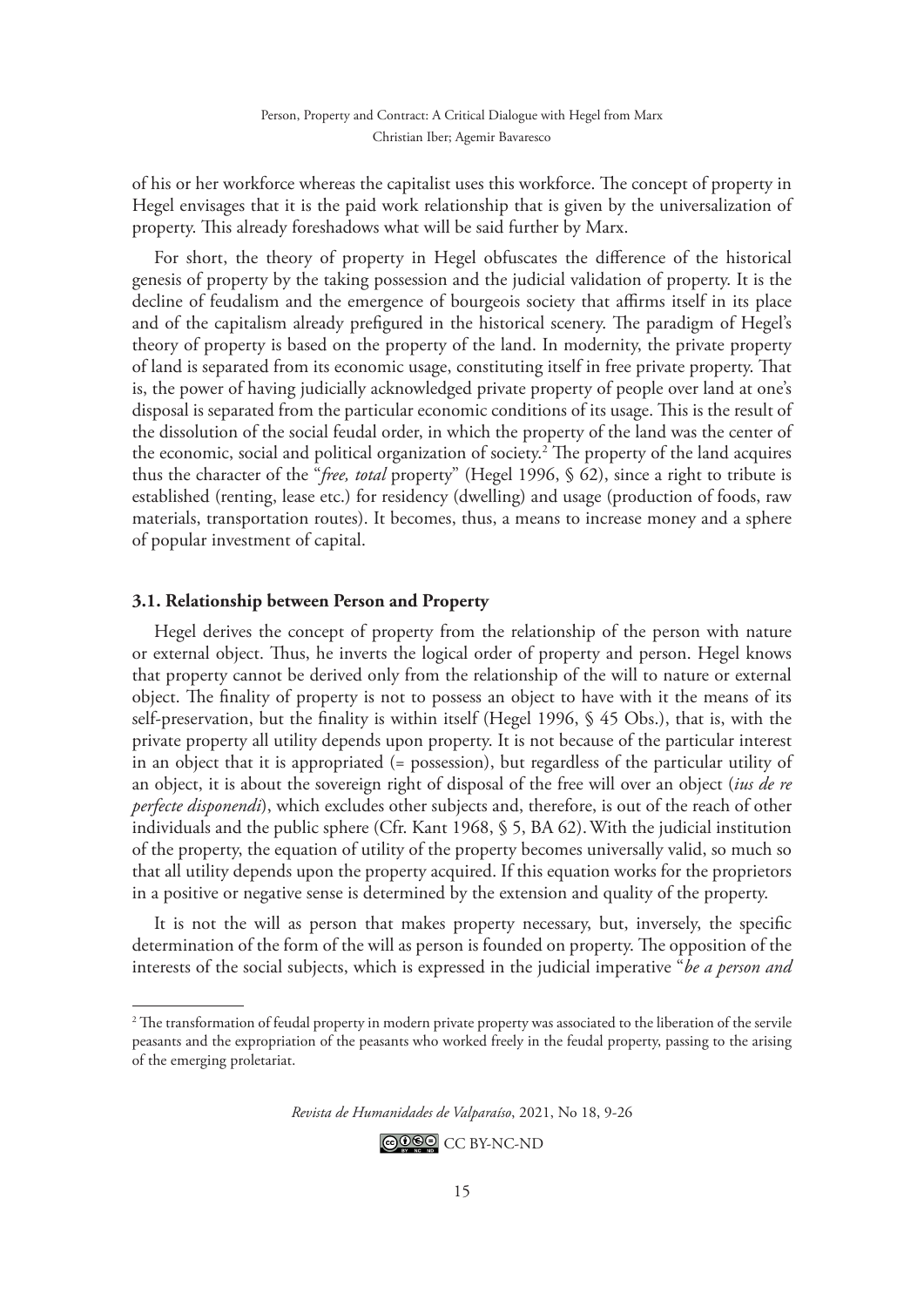*respect others as persons*" (Hegel 1996, § 36). This judicial imperative is founded, then, on the conflict of interests of the subjects as proprietors. What would be another reason to impose respect upon one another as persons if not due to their constituted interests, which constantly conflict? Hegel affirms: "*Property*: collision, envy, enmity, conflict, wars" (Hegel 1996, 110, § 46). The imperative of mutual recognition of the subjects as persons is based on their conflict of interest as proprietors. Therefore, the conflict is not eliminated by that imperative, but only moved to a civil form guaranteed by the State.

In the item about the judicial person, Hegel determined the concept of person only in abstract terms: person is the determination of the formal universality of the will that is free for itself of an isolated singular subject, which does not take into consideration its particular contents and finalities (Hegel 1996, § 35). In this case, the concept of person expresses its inviolability and then, the authorization to be applied with the universality of the freedom of the will.

In the theory of property, the correct order of property and person now becomes valid due to the fact that Hegel here concretizes the abstract preliminary outline of the concept of person. Only from the being proprietor of the subjects becomes retroactively comprehensible because the will emerges as the will of an isolated singular to which Hegel attributes the concept of person in the item about the judicial person. Finally, the concretizations of the concept of person that Hegel makes in the chapter about property show that with the concept of person the property relationship about the things passes to the self-relationship of the subjects (Hegel 1996 §§ 47, 48, 57). One person is one subject that no longer belongs to no one, only to oneself, who has an exclusive relationship of possession or property with oneself, with one's body and mental faculties.

The internalization of the relationship of property in relation to the Things in the selfrelationship of the subject in the concept of person renders comprehensible that the poor and helpless human being, incapable of subsistence in the sense of civil right, does not belong to no one but themselves. The individual is defined as one who is "objectively" utile and utilizable in its person, that is, their capacity of work as property. From the point of view of property right, as Hegel says, it indeed appears as a "judicial contingency," "*what* and *how much* I have" (Hegel 1996, § 49). That is, the quality and the quantity of the property is a judicial contingency. This may damage the person, but it does not constitute the person. In bourgeois society, the person with no property has an absolute value. An unshielded human being also has human dignity, although they are a person only abstractly. Poverty may not cause indignation in civil society, since there is here a reductionism of the concept of person in its abstract, private dimension.<sup>3</sup>

*Revista de Humanidades de Valparaíso*, 2021, No 18, 9-26

<sup>3</sup> Hegel thematizes a broader concept of person under the title of "personality" (Hegel 1996, 95, § 35 addend). However, the concrete personality of the will cannot be developed in the sphere of abstract right.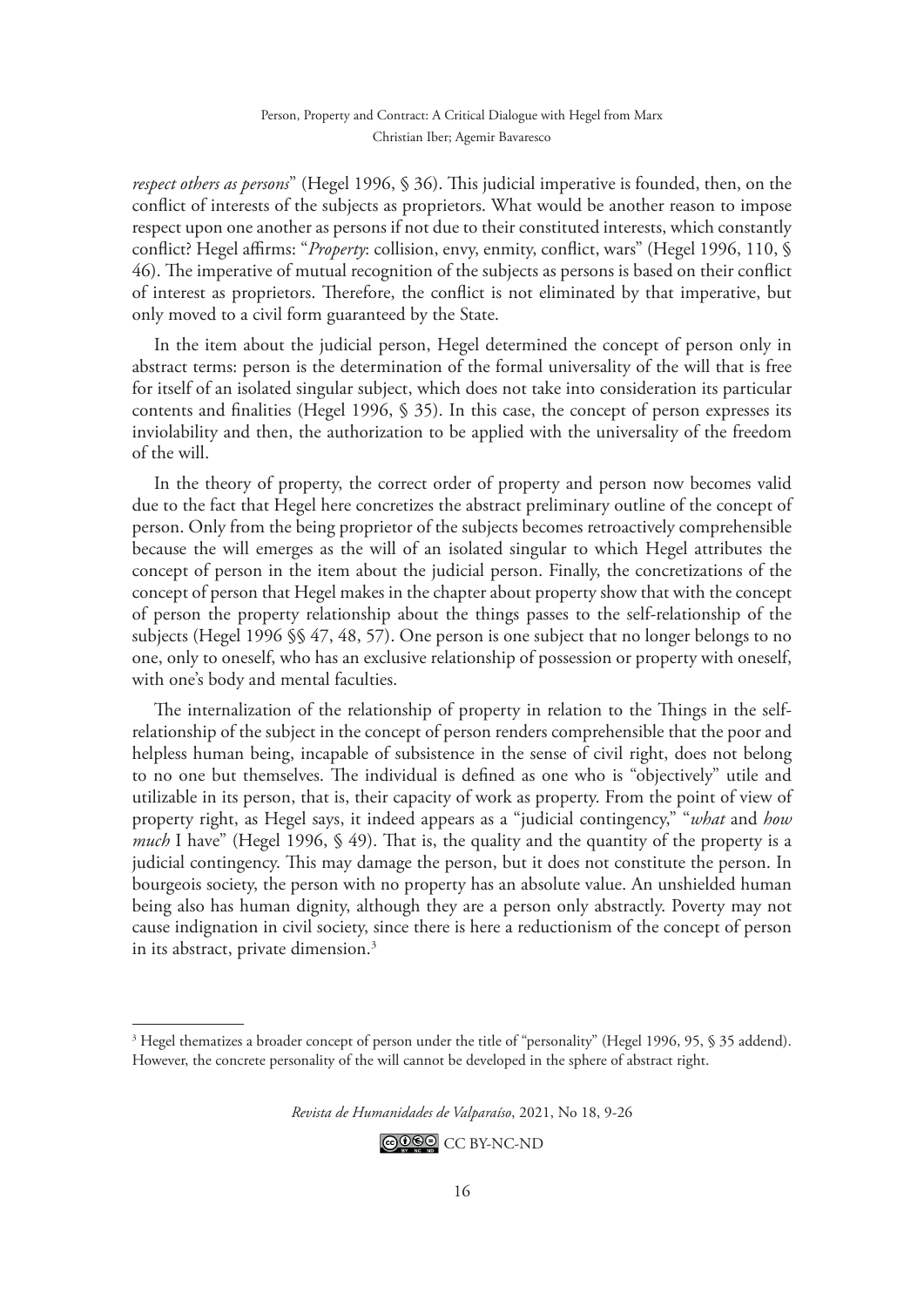This also concretizes the judicial imperative: the conflicts of interests of the social subjects it does not matter what and how much they possess as proprietors, whether it is earth, goods/ active of capital or work—they must be realized with the recognition of property and person.

The principle of property may come into conflict with the finality of reproduction, since this is not its finality. Then, the State intervenes to guarantee the individual reproduction of the person. The State needs to resolve the contradiction of property when the quantity of quality of the property is not sufficient to feed a person; property, however, has to be artificially increased for it to be serviced by the reproduction of the person. In dealing with the right of necessity [*Notrecht*] (Hegel 1996, § 127), Hegel puts the right to life above the right to property. With the finality of saving lives, the right to property may even be violated. (Hegel 1996, 240 ss, § 127 Addend)

For short, Hegel's considerations about the concept of person suggest that the category of person presupposes the concept of property as being the first category of civil right, without which the judicial concept of person is not comprehensible. It is worth countering Hegel in that the concept of person as a principle of abstract right presents a social determination of the will. This presupposes determined social conditions that render necessary this social form of the will, that is, being a person is not the result of the concept of will in general, but of the social determinations of private property in a determined economic system. The private person is, therefore, a determined social form of the will in a social-historical context in which private property dominates. The concept of private property is a combination of the concept of a person with the interests of the owners that will be the object of Marxist criticism of Hegel's *Philosophy of Law*. The philosophy of conscience and the theory of law of the 18th and early 19th centuries base private property on the relationship of a subject of law with a thing and from this relationship a subjective right is derived that is guaranteed by positive law. Hegel's *Philosophy of Law* ratifies this legal theory. Hegel starts from the universal concept of law when defining law as a free and self-reflective will (Hegel 1996 §§ 4, 21, 27), which is determined as his "differentiation" (*Dasein*), that is, as his historical-social reality (Hegel 1996, § 29). This legal property is materialized in a valid legal order, the purpose of which is to guarantee the maintenance and reproduction of private property and, therefore, to guarantee the private accumulation of capital, Marx will say.

#### **4. The Contract**

Hegel's theory of contract may be affirmed to be among the best products of his intellectual career. The contract is the truth of property insofar as in it is rendered explicit the intersubjective relationship that is implicitly contained in the property as a differentiation exclusive of the will of the person (Hösle 1988, 500). In the contract, the property is acquired only "through mediation of another will" (Hegel 1996, § 71). Therefore, Hegel distinguishes between the acquisition of property through the taking possession and acquisition of property through contract. This is characterized by the fact that I am dependent on the will of others, a will

*Revista de Humanidades de Valparaíso*, 2021, No 18, 9-26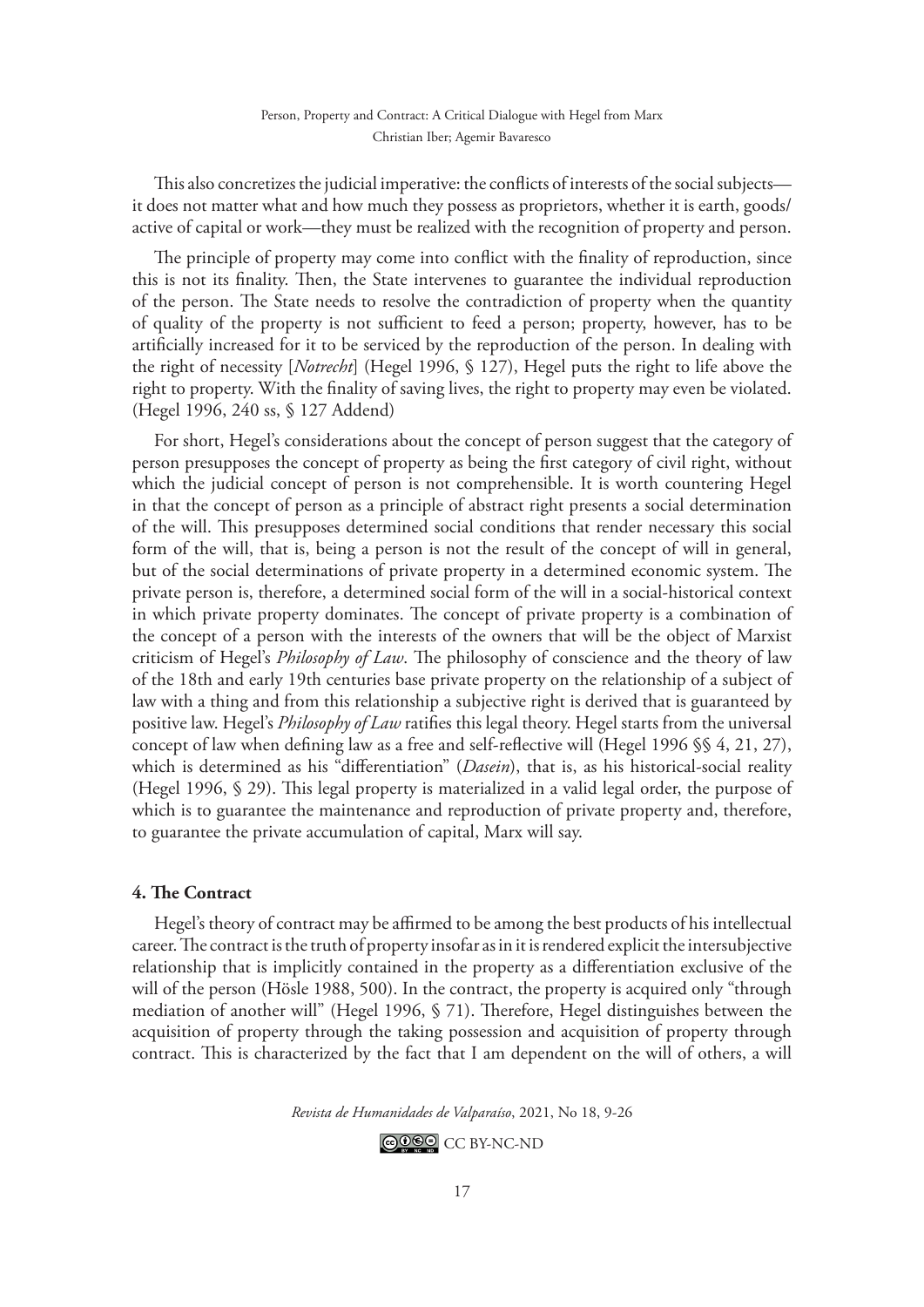that is in the object to be acquired, which I do not have but need. The object of the contract is not only a Thing, but the objective correlative of another will. Therefore, the acquisition of property through contract is only realized if the other will is retrieved from its object.

According to Hegel, the contract is necessary in its reason of right, since it is an end in itself such as property. In it emerges a common will, but not as common consciousness understands it, that is, due to the mutual benefit of the participants, but to determine the conditions in which the contractors transfer their consumption goods. The presupposition of the contract is that to each party of the contract something that the other part does not have, but needs, belongs. Thus, they have to agree with the terms and conditions of how they may reciprocally access the property of the other part. The proprietors depend one on the other at the same time, which is why they agree in the contract about what they have to externalize from their property to obtain the property of the other.

Thus, Hegel transforms the recognition of the contractors as persons and proprietors, which becomes necessary due to its dependency founded on the mutual exclusion in a positive Thing and interprets it [the recognition] as a decisive moment of the universalization of the subjective will (Hegel 1996, 155, § 71 Addend).

In the foundation of his theory of the contract, Hegel conceptualizes the contract as a contradiction as a process of mediation. It is a contradiction, since in the contract "I *am* and *remain* proprietor" (Hegel 1996, § 72), because I am relieved of my Thing. How can I be and remain a proprietor insofar as I cease to be a proprietor? The question is how to mediate this contradiction.

Hegel interprets the contradiction discussed of the contract as self-alienation of the will of the proprietor, who has "the character of an *alteration* [*Veranderung*: become other]" (Theunissen 1982, 362). The common ground or the identity of the wills in the contract is not only an objectivation of the exclusive possessivity [*Meinigkeit*] of my will in a Thing as in the property, but a self-alienation of my exclusive will of *necessary* being proprietor under the conditions of universalization of property. This is a self-externalization that alters my *status* of being proprietor, because with it I associate myself to the *community of proprietors that exchange property as one among the others*. The contract constitutes with it the "*unity*" (Hegel 1996, § 73) of wills of proprietors that reciprocally exclude themselves, wherein they renounce their wills of excluding proprietors and, at the same time, maintain the will of the proprietors.

The contradiction of the contractual relationship finds its progressive form in the mediation that all *remain* proprietors, *ceasing to be* proprietors and at the same time *becoming*  proprietors (Hegel 1996, § 74). In the contract all become proprietors, relieving themselves of the particular Thing, recovering what is universal in this Thing: its value (Hegel 1996, § 77).

*Revista de Humanidades de Valparaíso*, 2021, No 18, 9-26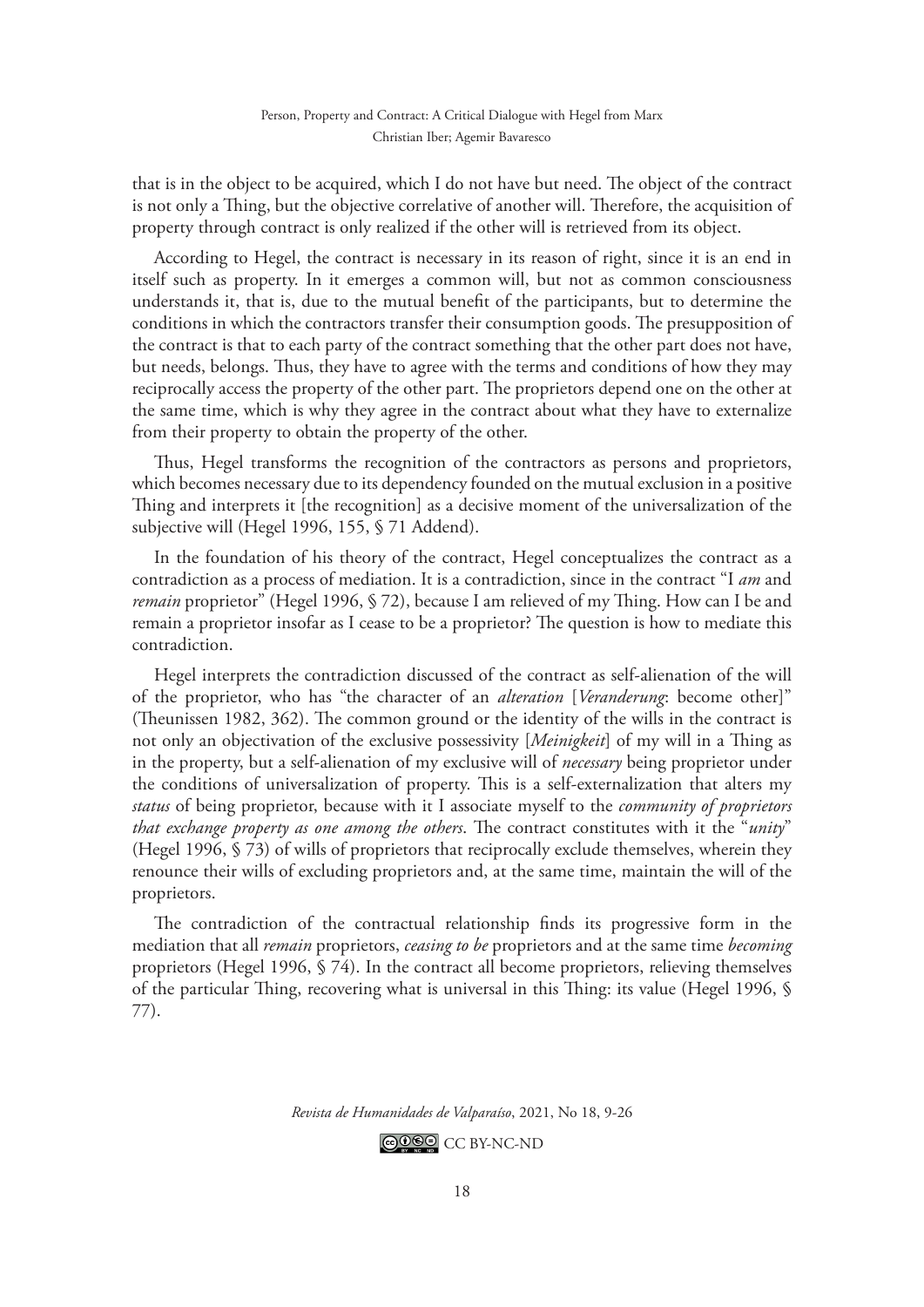Although the contract is of decisive importance in the genesis of the objective universality of the will of the State, it presents a deficit: because the contracting wills behave among themselves as private persons, the contract is based on, firstly, in the arbitrariness of the contracting parties; secondly, the identity realized is only one common ground produced by the contracting parts, not a universality that precedes the singular will; and, thirdly, the mediation occurs only in a "*singular exterior* Thing" (Hegel 1996, § 75).Here Ina Schildbach stresses that the contract presents the "*constitution of a social connection*" (Schildbach 2018, 124) of mutually excluding proprietaries "*that lack effective universality*" (Schildbach 2018, 126).

For these reasons, marriage and State, according to Hegel, cannot be conceptualized in terms of the theory of contract (Hegel 1996, § 75 Obs.). Hegel aims to develop the 'identity that is in itself' (Hegel 1996, § 81) of the State that is presupposed in the contract. It is developed in the State as the objective universality of the will. Because the common ground of the contract presupposes the identity of the universal will of the State, it cannot be grounded in contract. We would be entering the vicious circle of presupposing the State in the contract, whereas the State should emerge through the contract. In other words, the argument is the following: (i) The State should emerge through the contract. (ii) The State, however, is the instance that guarantees the contract. (iii) Therefore, the State cannot depend on the contract. In the explanation of the State through the contract there is a vicious circle because the State cannot be explained by the contract once the State is presupposed in the contract. That is, the explanation should already make use of that which should be explained.

The fact that the contract presupposes the coercive power of the State is shown in the transition to un-justice [*Unrecht*]. Once the contracting parts only combine selectively to form a common will, they remain particular wills that may, thenceforth, put themselves against their common will and against what is "right *in itself*" (Hegel 1996, § 81), that is, against the legitimate state judicial order in general.

The reason for which the contract is celebrated, the particular interest in the property of the other party, is also the reason for which the parts do not necessarily want to execute the contract. Thenceforth, it does not reside in the form of the participants' power to guarantee its common ground, but because they should firm their interdependency. Once the possibility of its violation is inherent to the contract itself, the contracting parties are dependent on a sovereign power over them that renders its common contractual will effectual.

The theoreticians of the State of the Modernity face the problem of assuming, on the one hand, that individuals are free to act arbitrarily and, on the other hand, to think about that freedom along with a state authority that may guarantee the coexistence of the free individuals by right and law. Hegel rejects the theoretical attempts of the contract to solve this problem. Hobbes's solution is a State that, as sovereign coercive force, externally restricts the freedom of the individuals, but demands from the reason of the individuals no more than the recognition of the need of this restriction for the maintenance of peace. This contrasts

*Revista de Humanidades de Valparaíso*, 2021, No 18, 9-26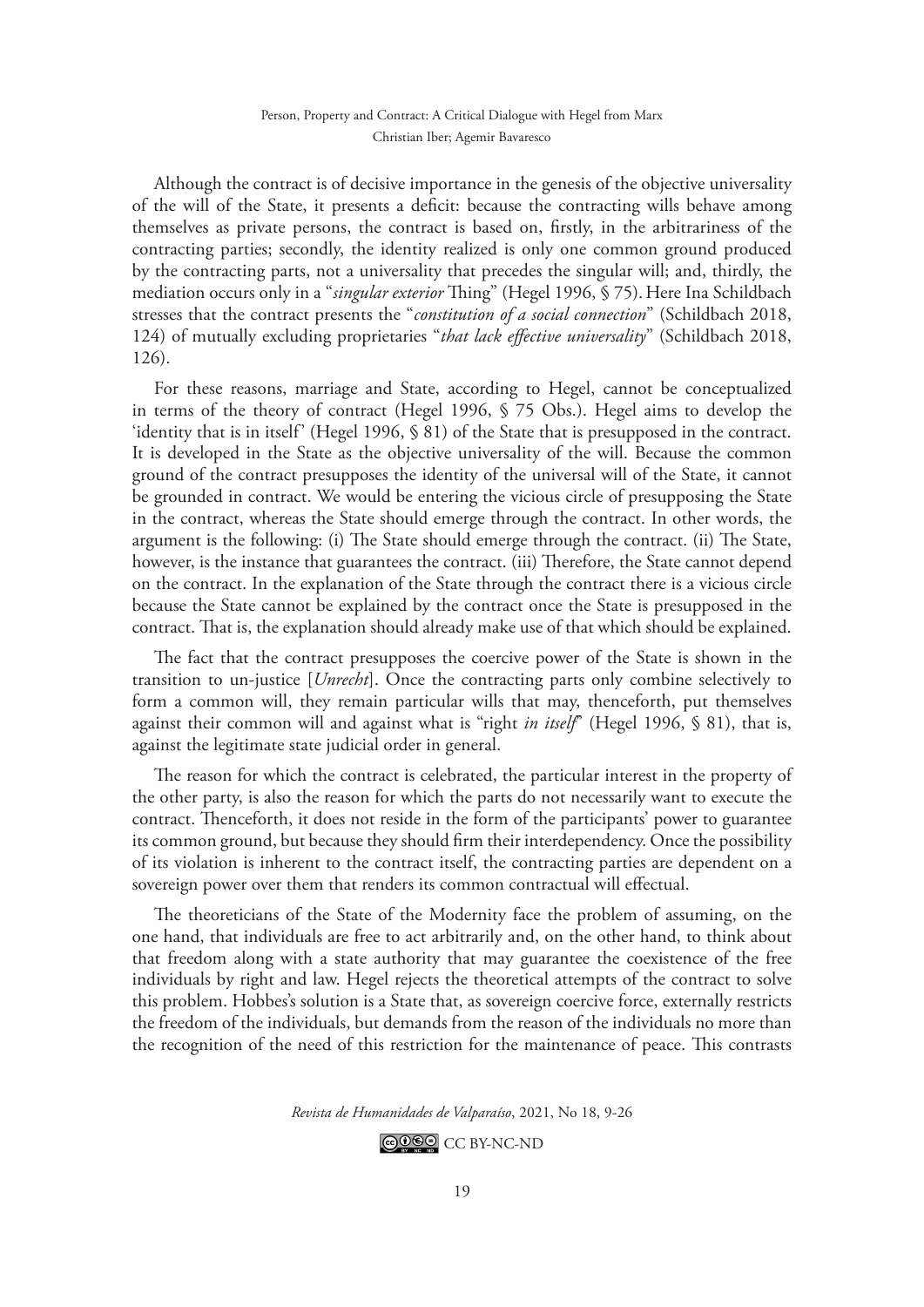with Rousseau's solution of thinking about the power of the State as *volonté générale* and to form the private will to that universal will. Hegel sympathizes with Rousseau's solution, but he, however, rejects it, since here the universal will arises from the private will theoretically from the contract and remains dependent on it. (Hegel 1996, § 258 Obs.)

Hegel's strategy is elevating the individual will to the universal will through the educational process so that the right and the State, so to speak, depose their violent aspects. The abstract right is yet coercive law (Hegel 1996, § 94). However, already with the transition of the abstract right to morality, the stress goes from the external sanction to the moral constitution of the universal will (Hegel 1996, § 103). Finally, in Hegel's concept of State, it is the morality of the citizens—which became a practiced custom—that keeps the State together and fills it with ethical spirit so that the power of the civic disposition, which becomes a habit (Hegel 1996, § 268 Addend), the authority of the State is replaced. Indeed, it is irrefutable that the citizens maintain and consolidate the civic order with their dispositions. Nevertheless, civic morality and the State's exteriorly obligatory power are bound together. Hegel thinks about an ideal State wherein violence does not need to be imposed for itself insofar as the State lives on the disposition of the ethical spirit of its citizens, that is, a good disposition of the ethical spirit of the citizens renders superfluous the violence of the State. This is dependent on a new formation or education of the citizens, then, this ideal does not become effective since the State cannot guarantee the resolution of the contradictions of the bourgeois civil society.

Marxist criticism of law in general, and the concept of contract in particular, is found in *Capital*. At the beginning of Chapter 2, The Exchange Process, from Book I, Marx states: "This legal relationship, whose form is the contract, whether legally developed or not, is a volitional relationship, in which the economic relationship is reflected. The content of this legal or volitional relationship is given by the economic relationship itself" (Marx 2013, 159- 160). The relative autonomy of the contracting wills during the contractual exchange - debate on prices, payment methods etc. - it is a mere appearance that they move and dominate the mercantile circuit, when, in fact, they are moved by it.

# **4.1. Particularities of Hegel's Theory of Contract**

Hegel divides the contracts into *formal* and *real* contracts, that is, in contracts of donation and contracts of exchange (Hegel 1996,  $\frac{6}{5}$  76).<sup>4</sup> The contracts of donation are at deficit in comparison with the contracts of exchange, because only the latter imply a reciprocal transference of property as the contracts of donation are unilateral transference of property. The contracts of donation include the borrowing of Things, borrowing without interest rates and free custody (*depositum*). To the contracts of exchange belong, in addition of the exchange itself the contracts of purchase, rent, salary, service and labor as well as the order of mandate.

*Revista de Humanidades de Valparaíso*, 2021, No 18, 9-26

<sup>4</sup> In his classification of contracts Hegel is guided by Kant's classification of the contracts. (Kant 1968, § 31, AB 118s )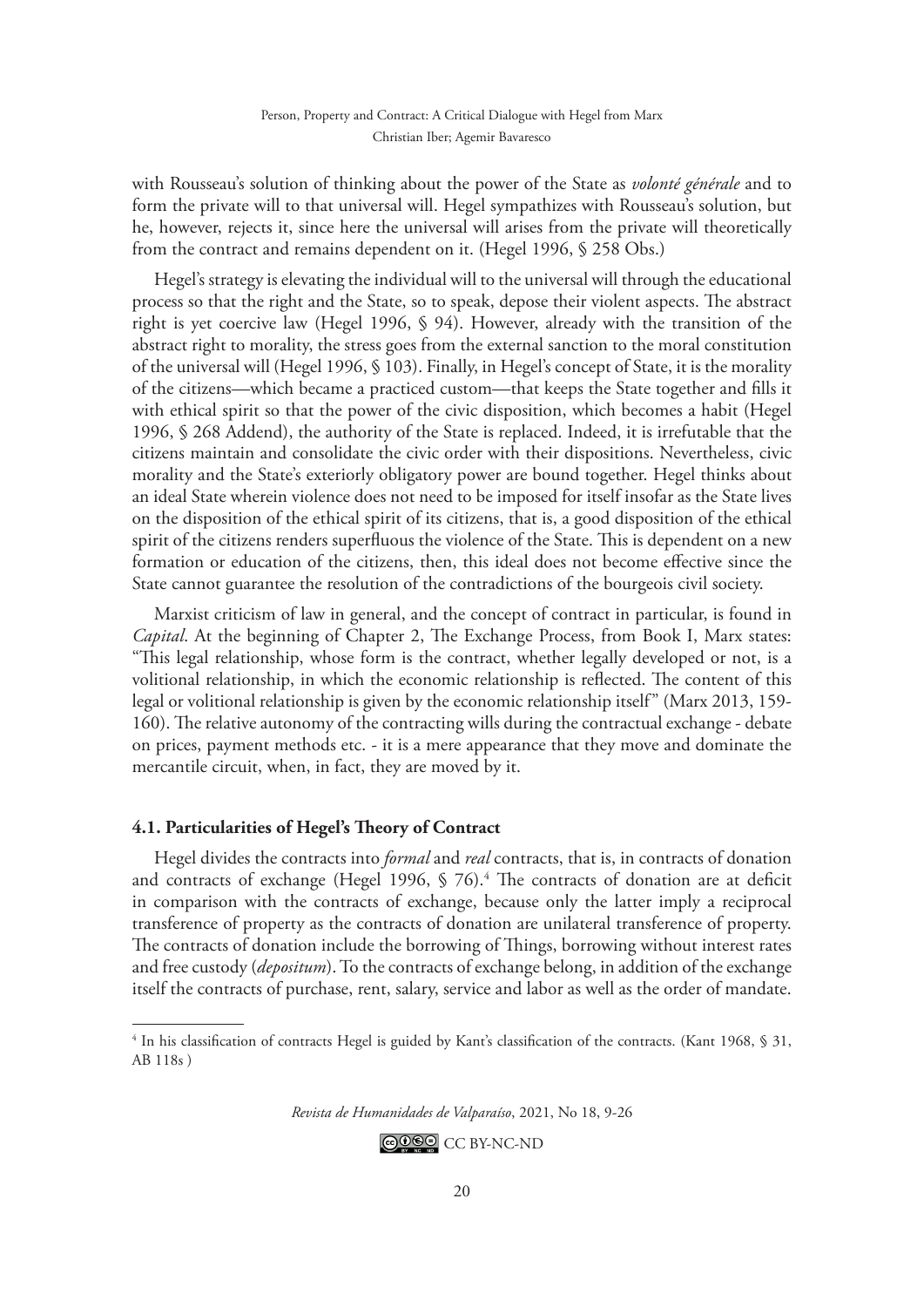There is also a third group, the "*consolidation of a contract* (*cautio*) *by pledding*" (§ 80). Here a grant is given to a contractor, who acts in the first place against the failure of contractual prestation of the other contractor in the form of credit. In the German civil law, these contracts are distinguished from the real contracts as mandatory contracts or promise-contracts of the contracts of right of things [*dingrechtliche Verträge*].

Hegel's preference for real contracts takes him to advocate *laesio enormis* [excessive violation of contract] as judicially rational (Hegel 1996, § 77). Once it is constitutive for the real contract that I continue to be a proprietor as much as that I cease to be a proprietor, according to Hegel, the equivalence of value of exchanged Things has to be preserved. With his consideration, Hegel restricts a private autonomy understood as purely formal and pleads for a material contractual justice.

At the same time, with the resource to this judicial-Roman and medieval determination Hegel contradicts his own contractual model, which arises from the deal of two wills as the doctrine of *laesio enormis* with which the usurer transactions should be prevented, presupposes a third instance, the equivalence of value of the services so much so that not only the contractual deal should be secured, but also the basis of material value of the contract. From this particularity results that, from Hegel, there can only be limited debt contracts, so called mandatory contracts, which became obsolete with the substitution of usury with credit as a means of the industrial and commercial capital.

The modernity of Hegel's theory of contract is seen in the fact that, for Hegel, the alternation of property already occurs with the contractual deal, therefore, with the conclusion of the contract, not only with the performance of the execution of the contract, that he conceptualizes as mere alternation of possession (Hegel 1996, § 78). He confirms this point of view drawing upon the Roman judicial institute of stipulation, in which the contractual expression of the will is done with the formal exposure (Hegel 1996, § 79). With the principle that the transference of property does not happen primarily with the transference of possession, Hegel follows the *Civil Code*.

With this view of the judicial validity of the contract, Hegel opposes the foundation of the contract in the "mere promise" (Hegel 1996, § 79 Obs.; Reinach 1913).Hegel grounds his view as a critique of Fichte, for whom the mandatory character only begins with the beginning of the execution of the contract by the other party for me, since it can never be discarded that the other is not serious, from which the mandatory character of the execution is more of moral than judicial character (id.) (Fichte 1971, 111). According to Hegel, Fichte's view presupposes a general mistrust and indeed eliminates the judicial mandatory character of the contract, since with a step-by-step execution, "the judicial element of the contract would be put in the bad infinity, in the ad infinitum process". (Hegel 1996, § 79 Obs.)

Behind Hegel's critique of Fichte is his critique to the must be without objectivity, which remains in the moral interiority. The transference of property is a must be that has not been rescued yet. Hegel, on the contrary, affirms that, with the transference of property in the

*Revista de Humanidades de Valparaíso*, 2021, No 18, 9-26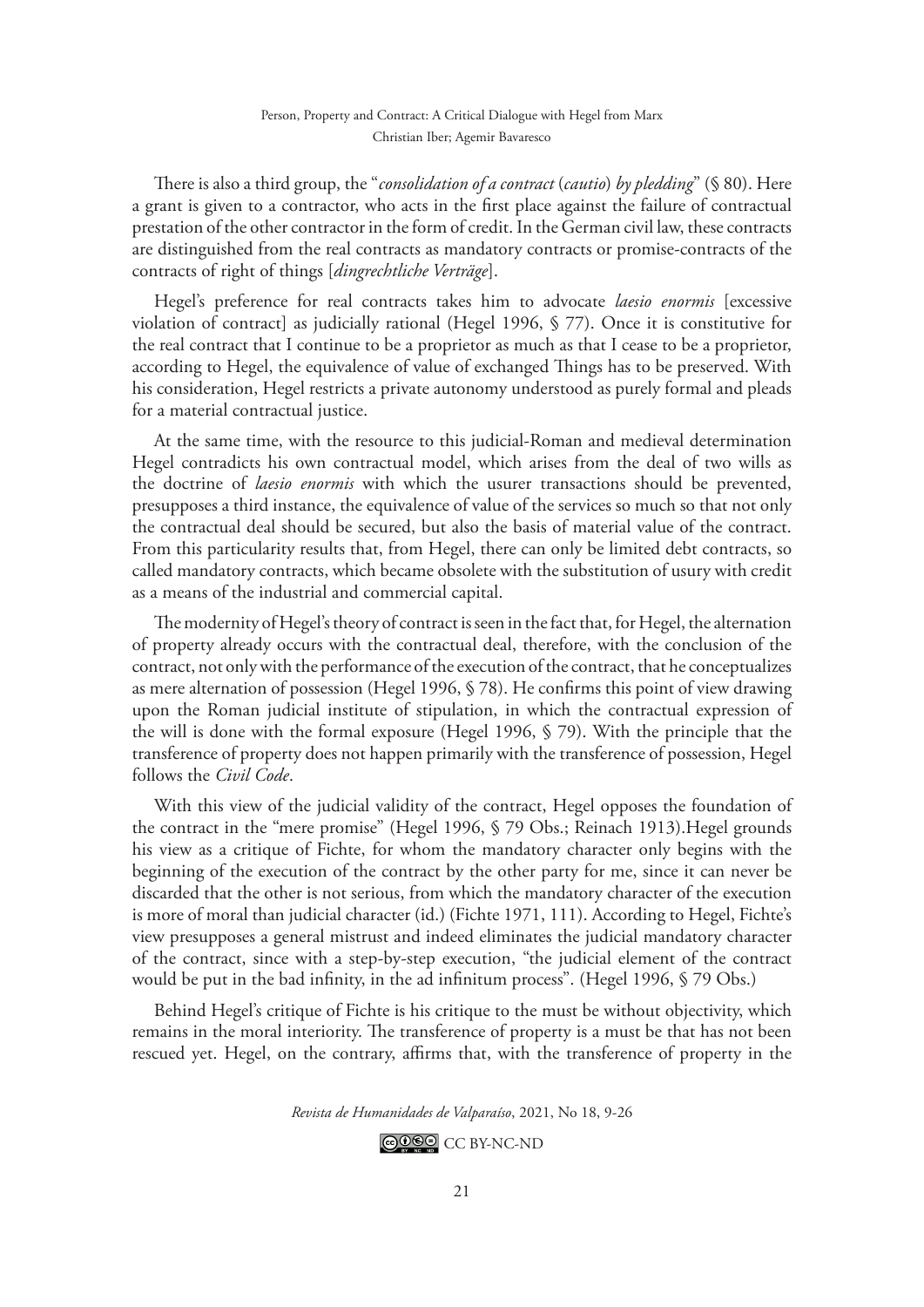formalization of the contract is grounded a judicial mandatory character for the real execution. The transference of possession is judicially bound to the transference of property and not the other way round. In the German civil service, this corresponds to the principle of abstraction, the distinction between business of obligation and operation of sale [*Verfügungsgeschäft*].

It is interesting to notice that, in his theory of contract, Hegel contradicts his own concept of proprietor according to which the property is linked to the possession and the use of the Thing, so that it could have been expected that, for him, the property only passes with the transference of possession. But Hegel's theoretical view of the contract is revealed, at this point, wherein it contradicts his own concept of property, as more modern. The authority of the State secures that the judicial right to execution of the contract is not limited to the mere must be (intention) but be complemented by the effective execution of the contract, that is, the contracts can be effectuated in courts according to specific procedures.

With his critique of the foundation of the contract in the promise and its recourse to stipulation, Hegel rejects the judiciality of informal contracts evidently because of its incalculable consequences, then due to reasons of judicial security (Hegel 1996, 164 ss, § 79). Contrary to the judicial culture practiced in the developing bourgeois society, Hegel advocates a Roman judicial formalism. Carl Friedrich von Savigny shows in the stipulation that in antiquity it was a strictly formalized judicial norm, that in Central Europe since the Middle Ages it became an informal contract that became actionable (von Savigny 1853, 240). The formless and actionable contract also prevailed in the *German Civil Code* since 1891*.*  The formlessness, the freedom and the judiciality of the contract also became an important judicial institution of the developing free market economy in the *Napoleonic Code* (1804) (Hartung 2001, 974).

#### **5. Final Considerations**

It can be concluded that, in the concepts of property, of the person and the contract it is demonstrated that the will constituted in the bourgeois society follows a path marked by the principles of the abstract right. Hegel turns against the opinions of common sense that intend to find in the concepts of person, property and contract something useful to their immediate well-being. On the contrary, being a person has no implication with the subject's particular needs or desires, but only with the fact that the will, in its universality, is abstractly valid to itself; the difference between possession and property shows that property is not a means to meet needs, but the right of disposition over things that exclude other subjects; the contract is not an instrument to produce mutual or common benefit, but the means to maintain the contradiction of the property when the other is useful to me, thus building a bridge over the opposition of interests.

Hegel considers these concepts of abstract right as something rational, but the affirmation that a Thing is rational cannot imply that it is systematically in a negative relationship with

*Revista de Humanidades de Valparaíso*, 2021, No 18, 9-26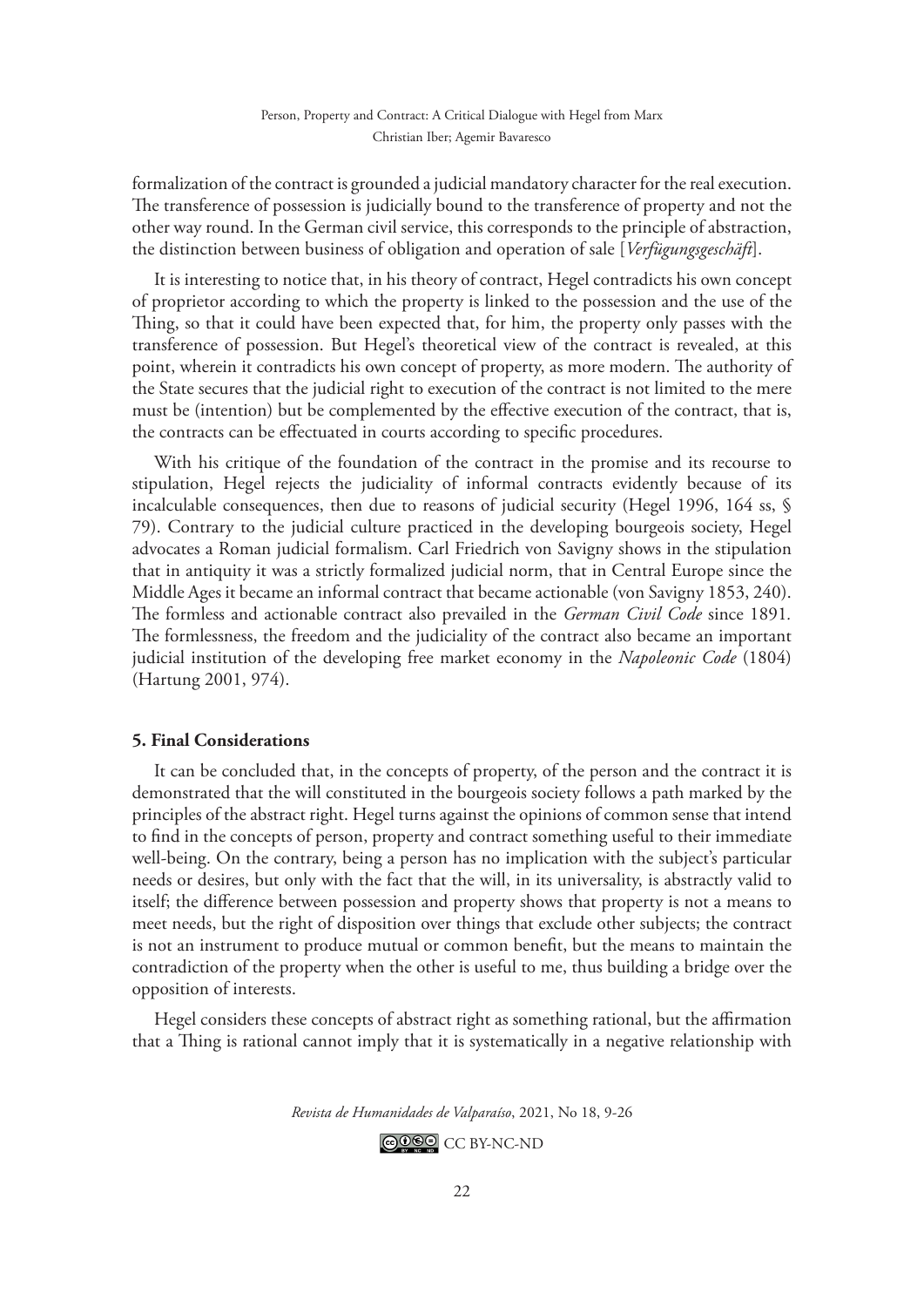someone's benefit. This affirmation contains, in our opinion, then, a theoretical deficit. The justification of the concepts of person, property and contract as rational occur through their derivation from the concept of free will. They are presented as realizations of free will, then, they correspond to free will. But the transition of free will to the person, property and contract supply only the contradictory proof that free will is realized in its limitation through right. This contradiction has its groundwork in the fact that Hegel does not sufficiently analyze these judicial concepts in their determination as social form. Being a private person, being a proprietor and establishing contracts are social determinations of the will and cannot be derived from free will itself. This deficiency of derivation is particularly evident in the relationship between person and property. Since the determination of the subject as person *presupposes* property, that is, the means of reciprocal negation of the existence of the subjects, the derivation of property from the person is wrong. It is not the person, but the property that is the first category of abstract right. This shows that property, person and contract do not correspond to free will in itself and for itself, but to the social relationships in which will is active. The rational core of Hegel's derivation of the concepts of abstract right of free will is that they not only are factually recognized by the subjects of bourgeois society but are also considered worthy of recognition since they correspond to the will of subjects wanting to succeed within bourgeois society.

The Hegelian theory of the judicial concepts of person, property and contract as constitutive of the modern right and structuring of the bourgeois society is a jus-philosophical justification of the modern judicial system. In bourgeois society, the will only exists as proprietor, person and contracting party. With the help of these concepts, the will is syllogized with the bourgeois society by the State. Yes, it must be said: with the aid of these concepts, the State puts, firstly, the bourgeois society in action, and inversely the latter makes the former necessary as modern State. Thus, already in the beginning of Hegel's *Philosophy of Right* it is shown that bourgeois society is realized by its judicial formation and then, could not have existed without the State. The State and the bourgeois society reciprocally presuppose one another, that is, both necessarily belong one to the other and only together they form a whole. One of Hegel's most important elaborations is that bourgeois society is not a whole that reproduces itself, but it needs the State for its functioning. With the concepts of right, the State not only puts bourgeois society in action, but the latter also has no substance without the former's intervention into it.

We would like to conclude our investigation with a methodological observation. Hegel, in the *Philosophy of Right*, presents the conceptual development of Right and not the historical development of the judicial society. Hegel applies the same method as in *Logic*, in which he provides a speculative reading of the forms of being and thinking insofar as the concept 'creates' the logical categories. As much as Hegel in the *Logic* advocates a metaphysic of the performative self-movement of the concept, also in the *Philosophy of Right* he sustains a metaphysic of the development of free will. Just as in the *Logic* the concept that is in itself and for itself is the principle of the logical development of the categories of being and thinking,

*Revista de Humanidades de Valparaíso*, 2021, No 18, 9-26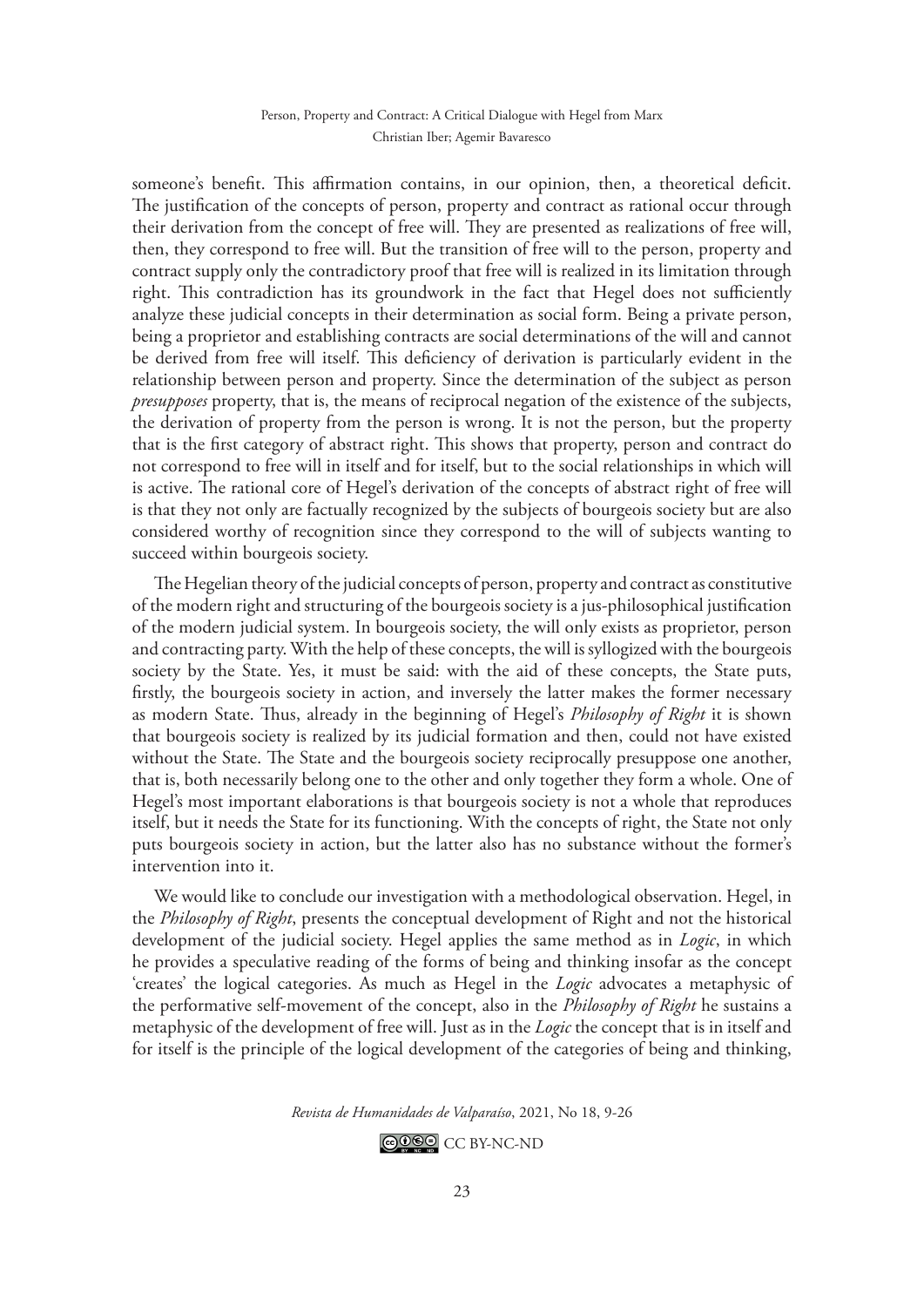likewise in the *Philosophy of Right* the will that is in itself and for itself free is the principle of the derivation of the jus-philosophical categories of the abstract law through the morality to the ethicity of the State. In the *Logic*, the concept that is in itself is the principle of the categories of being, the concept that is for itself is the principle of the determinations of the reflection of the essence and the concept that is in itself and for itself is the principle of the logical categories of the concept of the thinking subjectivity and world objectivity (Hegel 2016, 62-67) In the *Philosophy of Right*, the will that is in itself free is the principle of the abstract law (person, property, contract), the will that is for itself free is the principle of morality and the will that is in itself and for itself free is the principle of the ethicity and the State. As much as Hegel in the *Logic* makes the concept the form of thinking that assesses the specific identity of the Thing in a metaphysical principle of deduction in the logic, also in the *Philosophy of Right* he transforms freedom as universal form of the will into a metaphysic of the will underlying to the system of right:

Every step in the development of the idea of freedom has its peculiar right, because it is the embodiment of a phase of freedom. When morality and ethical life are spoken of in opposition to right, only the first or formal right of the abstract personality is meant. Morality, ethical life, a state-interest, are everyone a special right, because each of these is a definite realisation of freedom. (Hegel 1996, § 30 Obs.)

From the will that is in itself and for itself free in the (Hegel 1996, § 27), according to which this "is, in principle, *the free will that wants will free,*"5 Hegel makes the transition for the right in the, § 29, according to which the "*right*" is the "*differentiation of free will*." Free will, which has as its object the very free will, is the instance that gives free will the *license* of its differentiation. Rationally considered, this instance is the modern State, which guarantees to free will the sphere of right or the many spheres of right within which free will is allowed to want. Hegel, however, understands this state of things in a way that he turns free will that is in itself and for itself into a metaphysical principle of the derivation of the other forms of right, from which the State emerges as a result only in the end. The transition of the will to the right does not result from the concept of will but presupposes social relations in which the will is constantly at risk of being denied, that is, depends on an instance that gives it the license to want.

For short, the modern will constituted by the right is not understood by Hegel as a product of the historical-economic organization of certain social relations by the State. On the contrary, it is as if free will gave itself—in the various judicial institutions, in the moral and ethical-state relations—a differentiation that corresponded to its concept and were, therefore, rational. The truth is that the modern will is constituted by the abstract right, by the moral relations and by the ethical-state institutions, which Hegel also brings to bear.

*Revista de Humanidades de Valparaíso*, 2021, No 18, 9-26

 $^5$  In (Hegel 1996§ 27) Hegel conceptualizes free will with the title "idea of will" as unity of the concept and reality of the will, of the free will in itself and the free will for itself.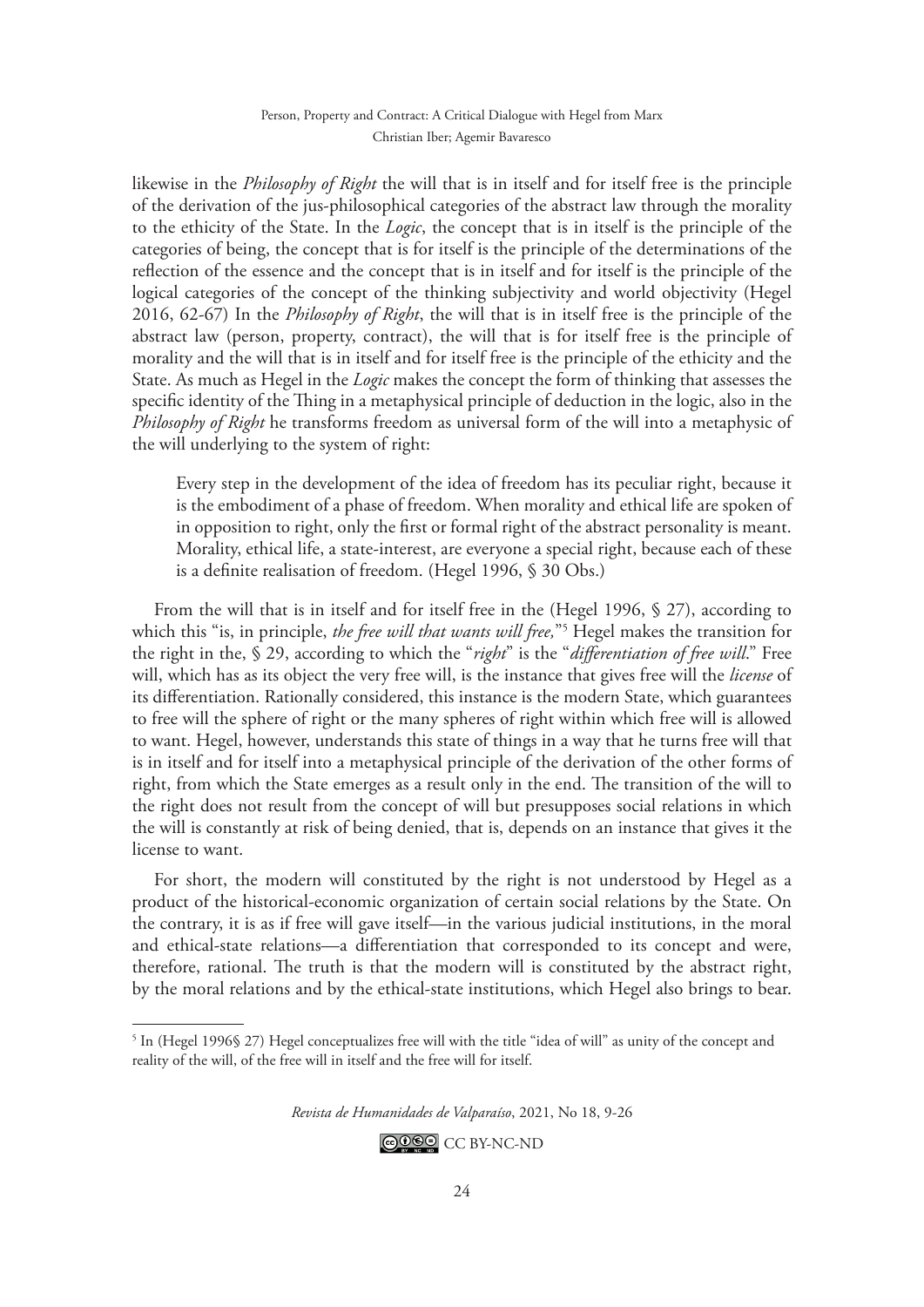Indeed, what occurs in Hegel's *Philosophy of Right* is the realization of a contradictory unit of the scientific explanation of the judicial, moral, and ethical-state concepts that form the will and its respective legitimation as if they were rational, since all are presented as products deriving from the will that is in itself and for itself free.

In other words, Hegel's theoretical deficit in his *Philosophy of Right* in general is that the judicial concepts correspond to the abstract will: The property and the person turn the will into an abstract will. Hegel posits that the judicial concepts are products of free will that is in itself and for itself. The same is repeated today when it is affirmed that the State and society correspond to the essence of the human being as if they were an emanation of its essence. Hegel does so in his jus-philosophical description, that is, the judicial system of the modern State is the product of the development of the free will in the speculative metaphysical sense. The truth is that the modern will is constituted by the abstract right and by the moral relationships and the ethical-state institutions, that is, the property and the person constitute the social determination of modern will. Hegel's legitimating presentation confirms that the person and the propriety are products of the will that is in itself and for itself free.

Our research allows for a double opening: to reincorporate into the Marxist critique of the law the concern and debates related to the Marxian dialectic in dialogue with Hegel's dialectical method. In *Capital* (Marx 2013) there is the presentation of the forms of law and private property as constitutive elements of the movement of production, circulation and accumulation of capital. Therefore, the contribution that the Marxist critique of law has to offer needs to be joined with the critique of capital. The task is challenging, and our research is part of this critical bias.

## **References**

- Fichte, Johann Gottlieb (1971). *Beitrage zur Berichtigung der Urtheile des Publicums uber die franzosische Revolution (1793)*. Berlin: De Gruyter.
- Hartung, Gerald (2001). Vertrag II. In J. Ritter, K. Gründer, G. Gabriel (eds.), Historisches Wörterbuch der Philosophie, pp. 965-979. Basel: Schwabe.
- Hegel, Georg Wilhelm Friedrich (1996). *Grundlinien der Philosophie des Rechts oder Naturrecht und Staatswissenschaft im Grundrisse (mit Hegels eigenhändigen Notizen u. den mündl. Zusätzen)*. Frankfurt am Main: Suhrkamp.
- Hegel, Georg Wilhelm Friedrich (2016). *Ciência da lógica: 1. A doutrina do ser*. Rio de Janeiro: Vozes.
- Hegel, Georg Wilhelm Friedrich (2021). *Princípios da Filosofia do Direito ou Direito Natural e Ciência Política em Compêndio*. Porto Alegre: Editora Fundação Fênix.
- Hösle, Vittorio (1988). *Hegels System. Der Idealismus der Subjektivität und das Problem der Intersubjektivität*. Hamburg: Meiner.

*Revista de Humanidades de Valparaíso*, 2021, No 18, 9-26